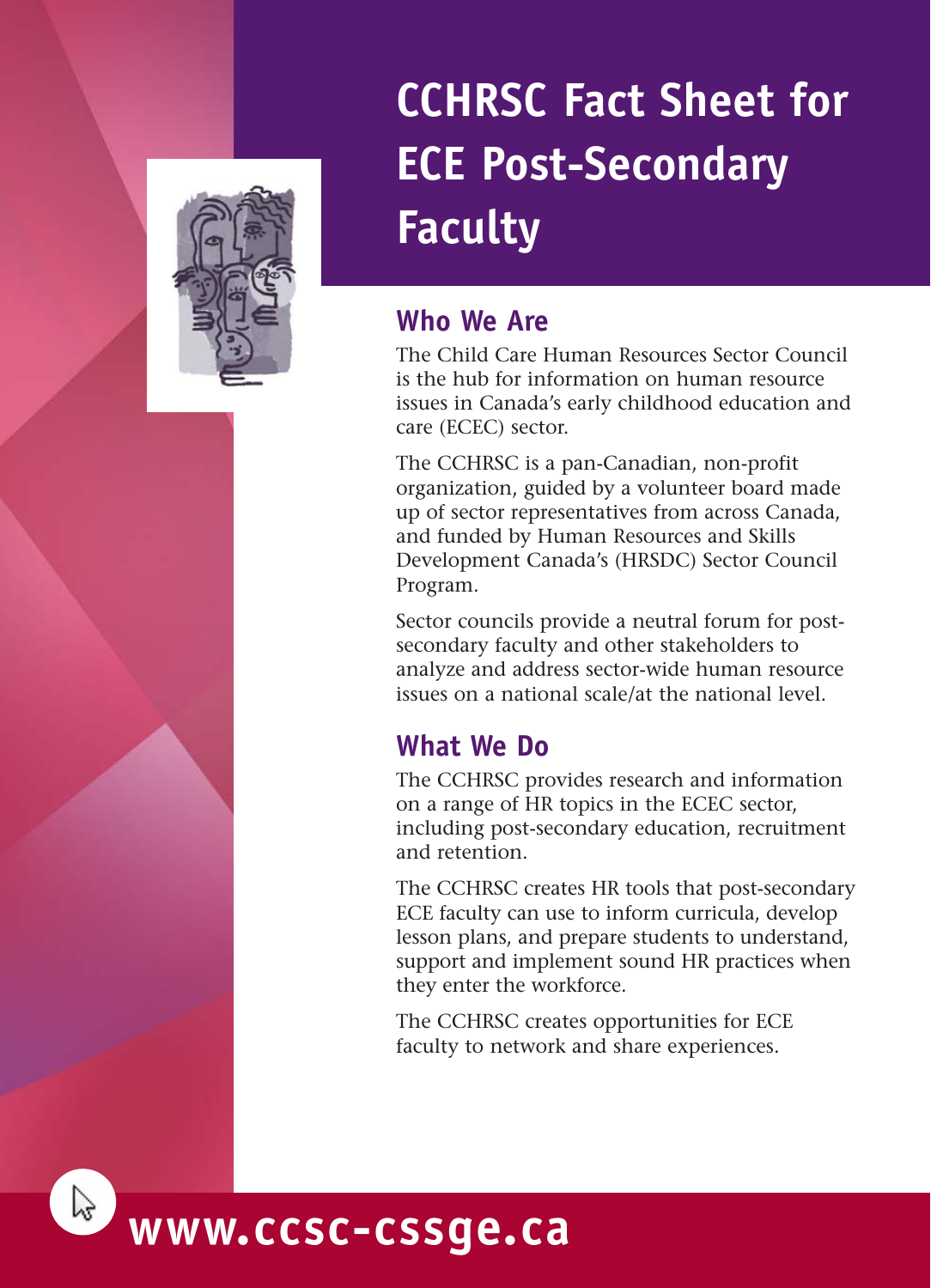## **CCHRSC Tools**

**Occupational Standards for Child Care Administrators** – These Occupational Standards focus on skills required by directors, supervisors, administrators, managers, and lead or head educators in an ECEC environment. They reflect best practices in the administration of early childhood settings and can be used by post-secondary educator faculty to develop new, or improve existing curricula.

**Occupational Standards for Early Childhood Educators (ECEs)** – These Occupational Standards describe the knowledge, skills and abilities front-line ECEs need to do their jobs effectively. Faculty can use the standards as a basis for evaluating and improving curriculum, training and professional development.

**How-To Use the Occupational Standards for ECEs: How-To Guide and Video Series** – The step-by-step How-To Guide describes five potential uses for the Occupational Standards, including using them to inform and assess early childhood postsecondary education programs.

**Online Guide to ECEC Credentialing in Canada** – Use the Online Guide to review certification processes in every province and territory, and compare requirements to work as an ECE.

**Working for Change: Profiles and Case Studies** – This publication tells the story of 20 individuals working in various areas and capacities in the early childhood education and care sector. The profiles paint a picture of what it's like to work as an ECE across the country.

**Employer Models in Canada's ECEC Sector** – This document contains a series of 14 descriptive articles designed to bring ECEC governance models to life and can be used to help ECE students understand various employment settings before they enter the ECEC workforce.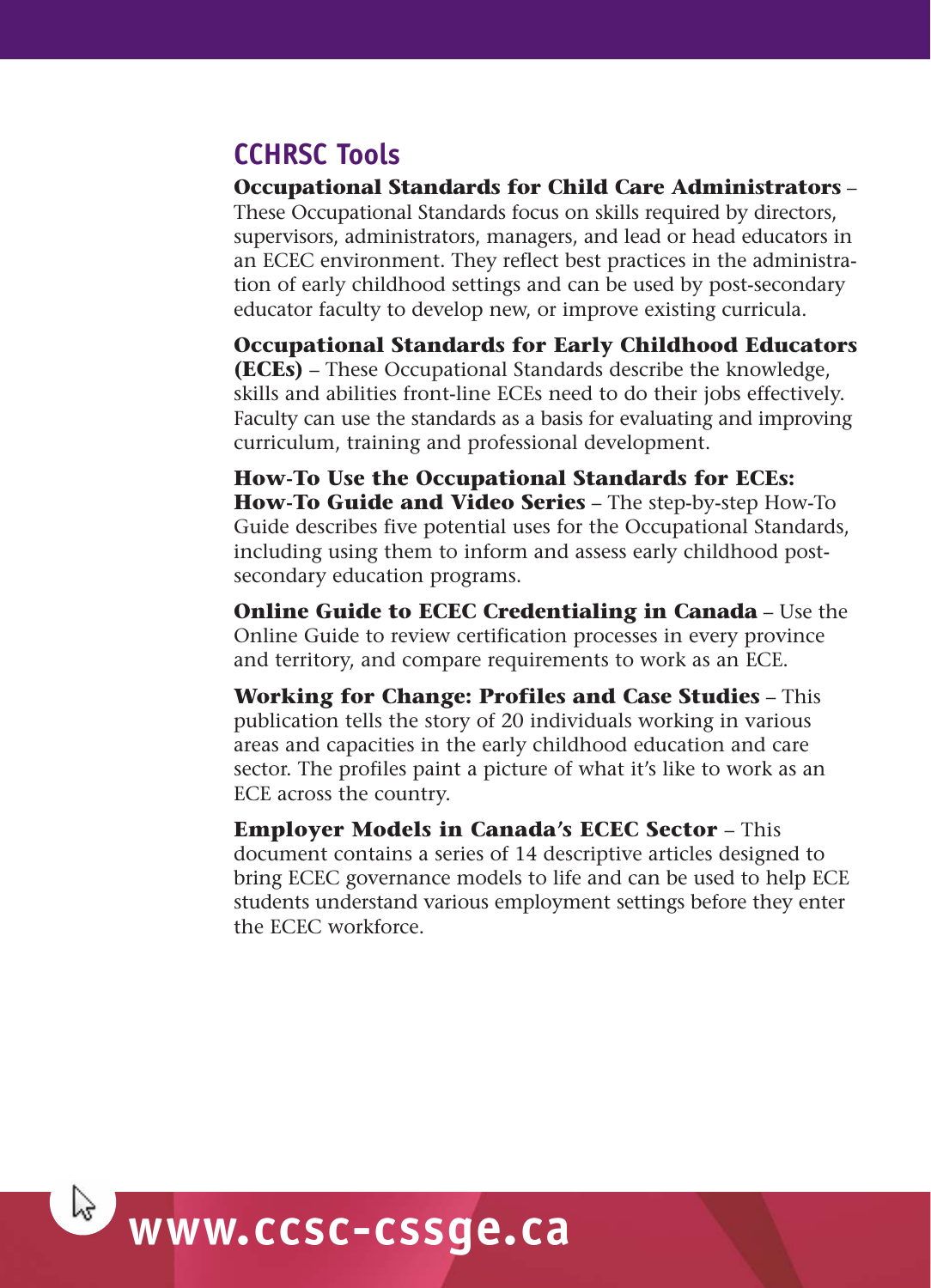### **CCHRSC HR Research and Information**

**Training Strategy** – The report *People, Programs and Practices* recommends ways to improve the quality and consistency of ECEC post-secondary education in Canada and can be used in a variety of ways.

**Understanding and Addressing Workforce Shortages in the ECEC Sector** – The four reports produced through this project can be useful when conducting ECEC research for textbooks, lesson plans, and more. The information can also be used to help students understand the broader impacts that ECEC workforce shortages have on Canadian families and the economy. The four reports include:

- Estimates of Workforce Shortages
- Recruitment and Retention Challenges and Strategies
- Literature Review of Socioeconomic Effects and Net Benefits
- Literature Review of the ECEC Labour Market

**Portrait of Canada's ECEC Workforce** – This report provides a variety of statistics on the early childhood education and care (ECEC) workforce, including overall size, education levels, place of work and more.

#### **Gathering Labour Market Information on Canada's Early Childhood Education and Care (ECEC) Workforce: Data Collection Methods and Classification Systems** –

This report describes the important tools and methods used to collect data on the ECEC workforce. Clear, simple, and easy to understand, this report can help illustrate the importance of participating in data collection and using the valuable information collected.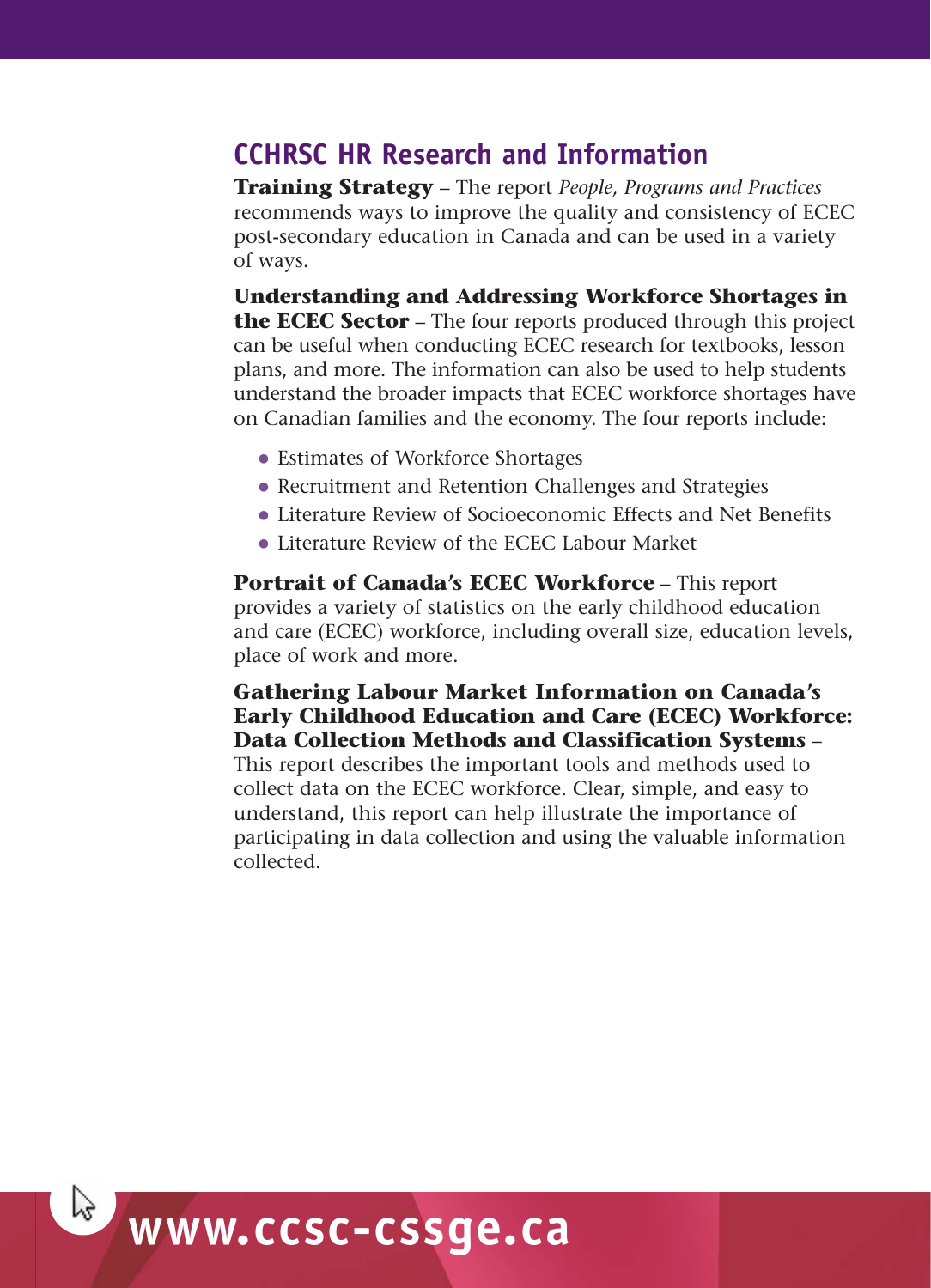### **Opportunities to network and share experiences**

More than 850 ECEC faculty across Canada who are dedicated to addressing HR issues in the sector have joined the CCHRSC network. Ways that you can stay connected include:

#### **Signing-up with the CCHRSC**

After signing-up at **www.cccs-cssge.ca** you may be invited to participate in focus groups, interviews and surveys that play a critical role in informing CCHRSC research. You will also receive updates, news and information on our work and human resources in Canada's ECEC sector, and have the opportunity to network with other professionals through our work. Signing up is also a great way for students to receive information and expand their knowledge of human resources in the sector.

#### **An electronic bulletin**

Designed to be brief and fit your busy schedule, the e-bulletin is sent to your inbox 3–5 times a year. The easiest way to stay up to date on CCHRSC projects, resources, and human resource developments in the sector, the e-bulletin focuses on connecting end users with the resources and information they need. To receive the e-bulletin, students and faculty can sign-up at: **www.ccsc-cssge.ca/english/list/**

#### **A LinkedIn Network**

LinkedIn is a professional networking site that helps you exchange knowledge, ideas and opportunities with a broad range of network professionals who are also using LinkedIn. When you create a profile, you will be able to join one of two CCHRSC groups designed to stimulate discussion in the ECEC community. The first group is a general group that anyone, including students, can join, while the second is specifically for faculty and leaders working in the ECEC post-secondary education community. Simply type "CCHRSC" into the LinkedIn search field to join our groups and start networking!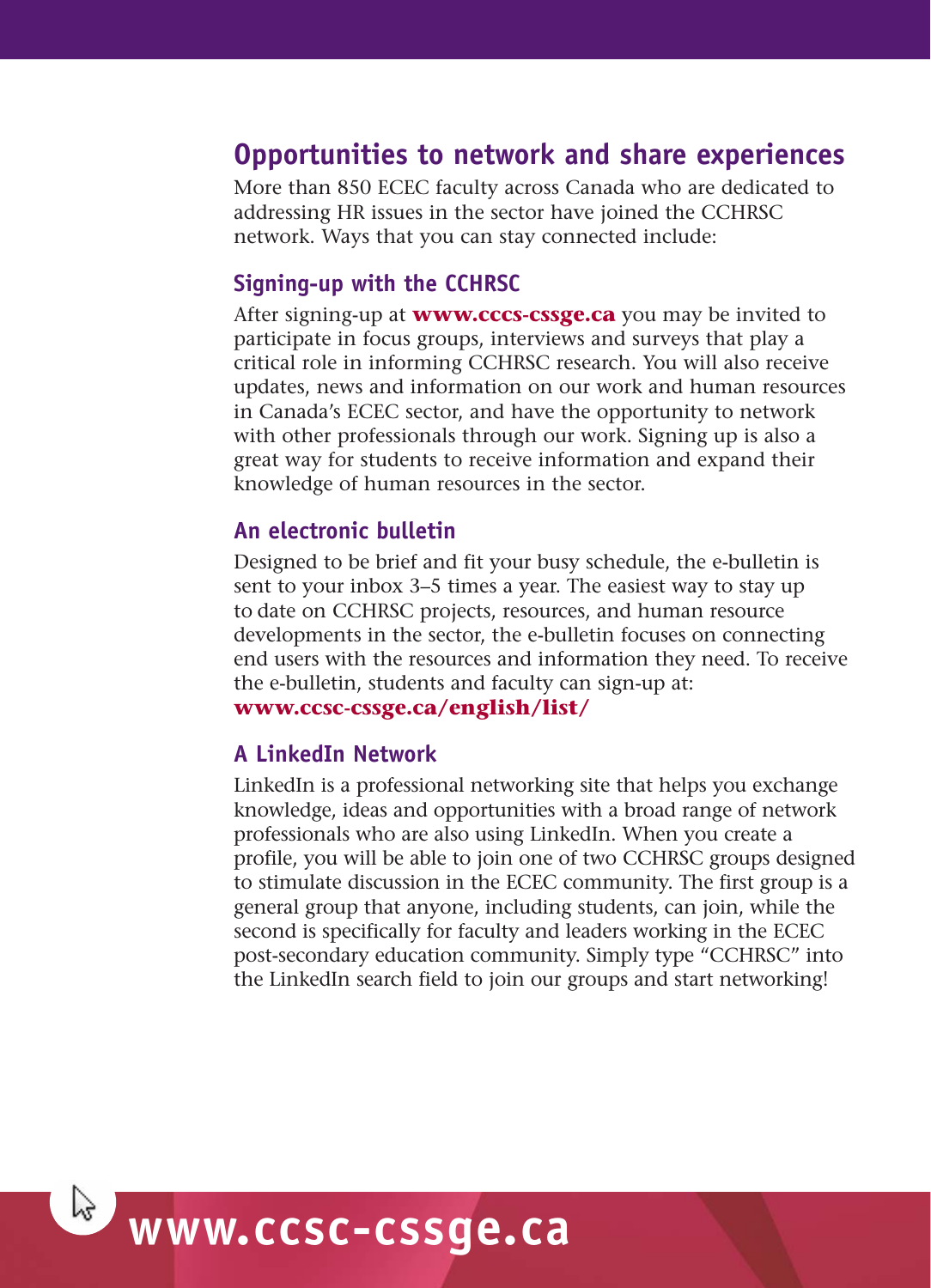#### **The ECE Affinity Group**

A joint initiative of the Association of Canadian Community Colleges and the CCHRSC, the ECE Affinity Group brings together post-secondary ECE faculty from across Canada. There are a number of ways you can benefit from joining the Affinity Group:

#### **— Join the Group Online**

When you sign up and become a member of the ECE Affinity Group, you will join an online community where you can pose questions, share resources, and be kept up to date on what is happening across the country in the ECE sector. There is no fee for joining. For more information or to join the group, visit: **www.accc.ca/networking**

#### **— ECE Affinity Group Annual Forum**

The Affinity Group meets annually in a different city each year across Canada. The Forum allows ECE faculty to meet face to face to network, participate in workshops and engage in panel discussions on current topics related to ECE education programs in Canada. It is a great opportunity for discussion and networking with colleagues across the country!

#### **— Something to Share**

This publication contains a series of ideas, approaches and resource links submitted by participants at the ECE Affinity Group Forum to help promote sharing leading practices, resources and ideas among faculty.

**For more information or to order print versions of this document, contact the Child Care Human Resources Sector Council (CCHRSC):**

- **www.ccsc-cssge.ca**
- **info@ccsc-cssge.ca**
- **1-866-411-6960** (TOLL-FREE)
- **613-239-3100**

### Canadä<sup>r</sup>

Funded by the Government of Canada's Sector Council Program. The opinions and interpretations in this publication are those of the author and do not necessarily reflect the opinion of the Government of Canada